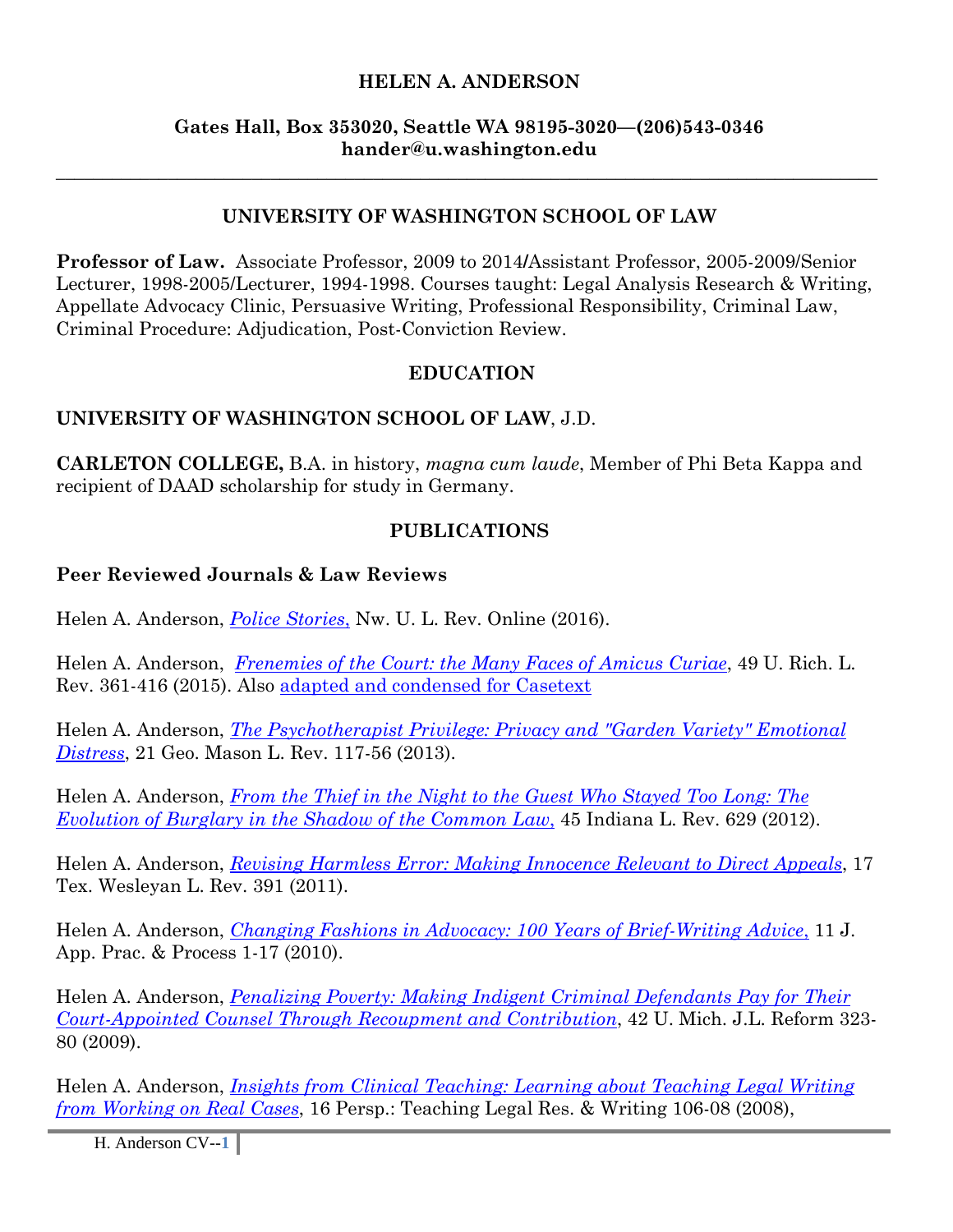Helen A. Anderson, *Legal Doubletalk and the Concern with Positional Conflicts: A "Foolish Consistency"?*, 111 Penn St. L. Rev. 1-52 (2006)

Helen A. Anderson, *The Freedom to Speak and the Freedom to Listen: The Admissibility of the Criminal Defendant's Taste in Entertainment*, 83 Or. L. Rev. 899-943 (2005),

 Helen A. Anderson, *Generation X Goes to Law School: Are We Too Nice to Our Students?*, 10 Persp.: Teaching Legal Res. & Writing 73-75 (2002).

# **Books or Treatises**

Helen Anderson, et al., *WSBA Appellate Practice Deskbook* (4th ed. 2016), and previous editions beginning 1993.

# **Professional Publications**

Helen Anderson, *Statutory Interpretation in Washington*, Wash. St. B. News, Feb. 2009, at 30- 34.

Helen Anderson, *Using Clickers in Legal Writing Class*, AALS Section Newsletter, Section on Teaching Methods (Winter 2008).

Helen A. Anderson, *Writing Judicial Discipline Decisions*, Jud. Conduct Rep., Spring 2003, at 2-3.

Helen A. Anderson, *Are Citations on the Way Down? The Case Against Footnotes*, Wash. St. B. News, Dec. 2001, at 28-30..

# **PRESENTATIONS**

*Frenemies of the Court: The Many Faces of Amicus Curiae*, University of Washington School of Law, Faculty Colloquia Series, Feb. 13, 2014 (Seattle, WA)

*But Did It Make Any Difference? Addressing Harmless Error,* Washington State Office of Public Defense Appellate CLE, November 30, 2012 (Seattle, WA)

*How to Avoid 'Hitting the Wall' with Service,* Second Annual Western Regional Legal Writing Conference, August 11, 2012 (Eugene, OR)

*Constructing a Scholarly Persona*, Association of Legal Writing Directors, Biennial Conference, Jun. 25, 2011 (Sacramento, CA)

Panelist, *Impediments to Review on the Merits*, Washington State Bar Association, Washington Appeals: New Rules and Expert Guidance Through the State Appellate Process, Dec. 1, 2010 (Seattle, WA)

H. Anderson CV--**2**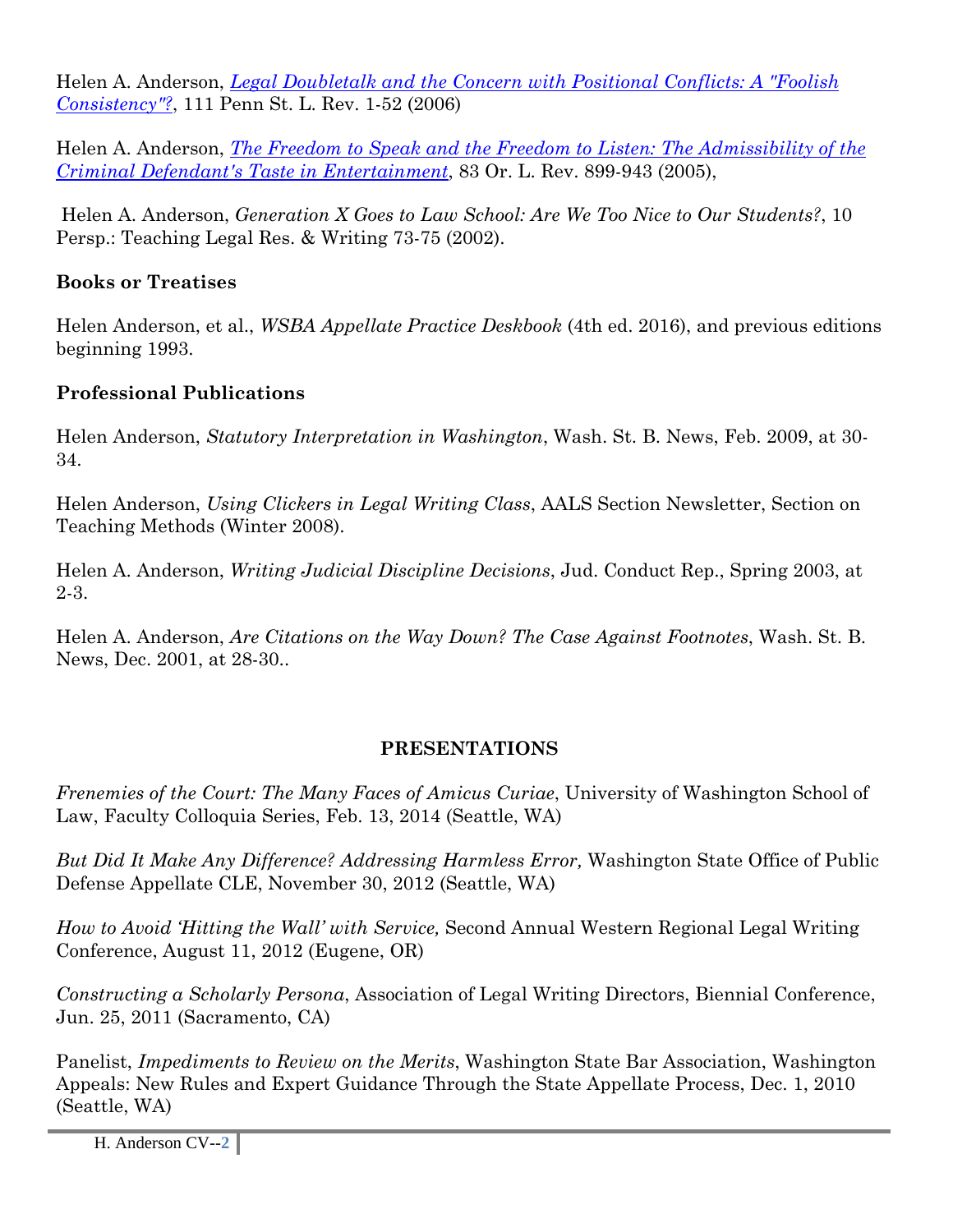*Revising Harmless Error: Making Innocence Relevant to Direct Appeals*, Texas Wesleyan School of Law, Innocence and the Road to Exoneration, Oct. 8, 2010 (Fort Worth, TX)

*From Generation X to Generation Z: Has Anything Changed?* Northwest Regional Legal Writing Conference, Portland, OR August 29, 2009

*Stories About Storytelling: One Hundred Years of Brief Writing Advice,* Applied Legal Storytelling Conference, Portland OR, July 24, 2009

*Essentials of Legal Research and Writing*, WSBA CLE, June 26, 2008

*Law Review Roundup: Criminal Law*, Washington State Appellate Judges Conference, April 9, 2008

*Statutory Interpretation*, CLE presentation to King County Prosecutor's Office, Civil Division, May 24, 2008

*Integrating Real Cases into Legal Writing Courses*, with Tom Cobb and Theo Myhre, 2007 NW Regional Legal Writing Conference, August 10, 2007, Spokane

Panelist and small group facilitator, Appellate Practice Institute, October 19, 2007. King County Bar Association CLE

*Ethical Issues in Written and Oral Advocacy*, Washington Women Lawyers, Snohomish County Chapter, July 12, 2006.

*Ethical Issues in Appellate Practice*, Washington State Bar Association CLE, May 11, 2006.

*How Bad Does It Have to Be? Ethical Accountability of Prosecutors and Criminal Defense Attorneys*, Annual Professional Responsibility Institute, University of Washington School of Law, December 10, 2005

"How to Write So They Will Read: The Effective Appellate Brief," Best of CLE 2005, Washington State Bar Association CLE, Seattle, December 9, 2005

"Briefwriting Workshop," presentation to the Office of Disciplinary Counsel, Washington State Bar Association, Seattle, June 14, 2005

"How to Write So They Will Read: The Effective Appellate Brief," The Master Class, Washington State Bar Association CLE, Seattle, February 10, 2005

"Criminal Law Update," Annual Professional Responsibility Institute, University of Washington School of Law December 2004

"Decision Writing Workshop," American Judicature Society 19th National College on Judicial Conduct and Ethics, Chicago, October 23, 2004